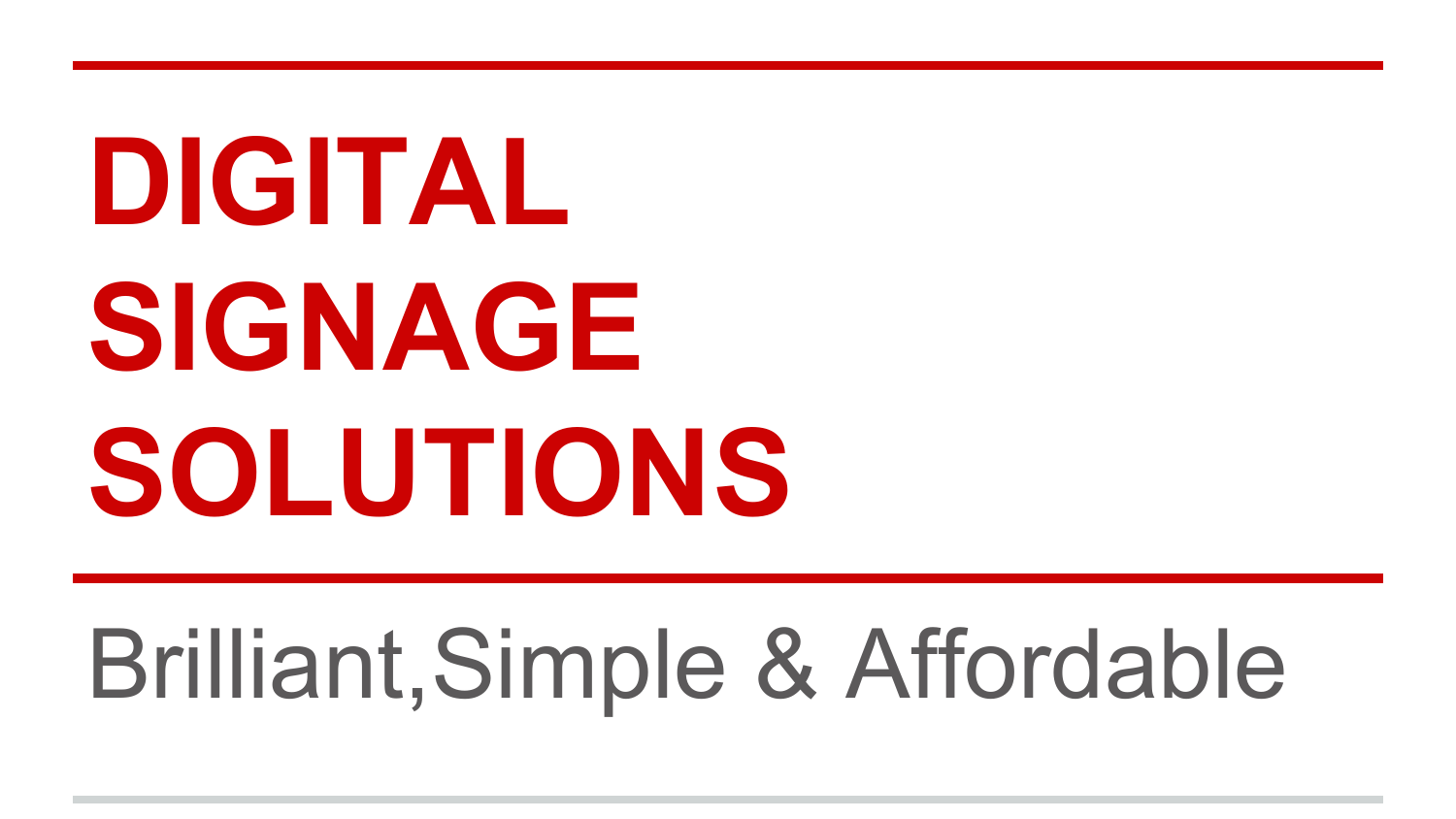### Attract customers with optimized 16/7 performance

Attract customers and improve your professional image with DBE Series SMART Signage, featuring 350 nit brightness, stunning picture quality and reliable 16/7 operation. Bright DBE Series displays eliminate interrupted visibility by reducing glare down to 2%. Picture quality can be optimized for virtually any conditions with a color enhancer, contrast enhancer, detail enhancer and color temperature control. Whether your business requires rich color and detailed textures, sharp text and image display or multi-display video wall content, you can adjust DBE Series displays to clearly convey your message.

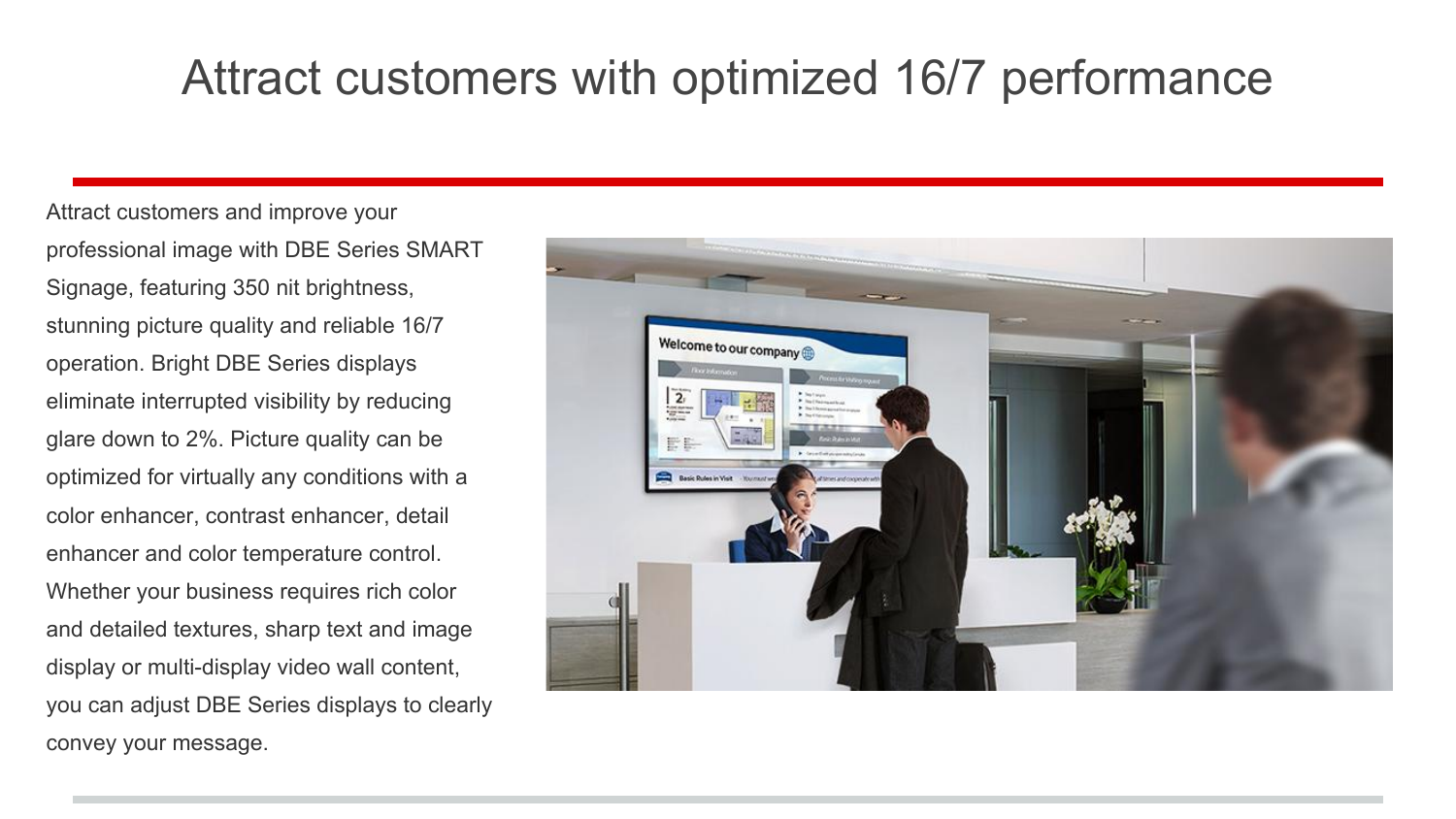### Engage viewers with an attractive design that is optimized for the environment



Enhance your display environment with sleek, streamlined displays. DBE Series displays maintain the same stunning design as previous Samsung D-Series SMART Signage for convenient and efficient mechanical compatibility. The displays feature slim and elegant black hairline deco-bezels or white color deco-bezels\* to complement your business décor. And, a flexible, tag-type spacer with a logo is designed for either portrait or landscape installations to create a polished, professional look in any space.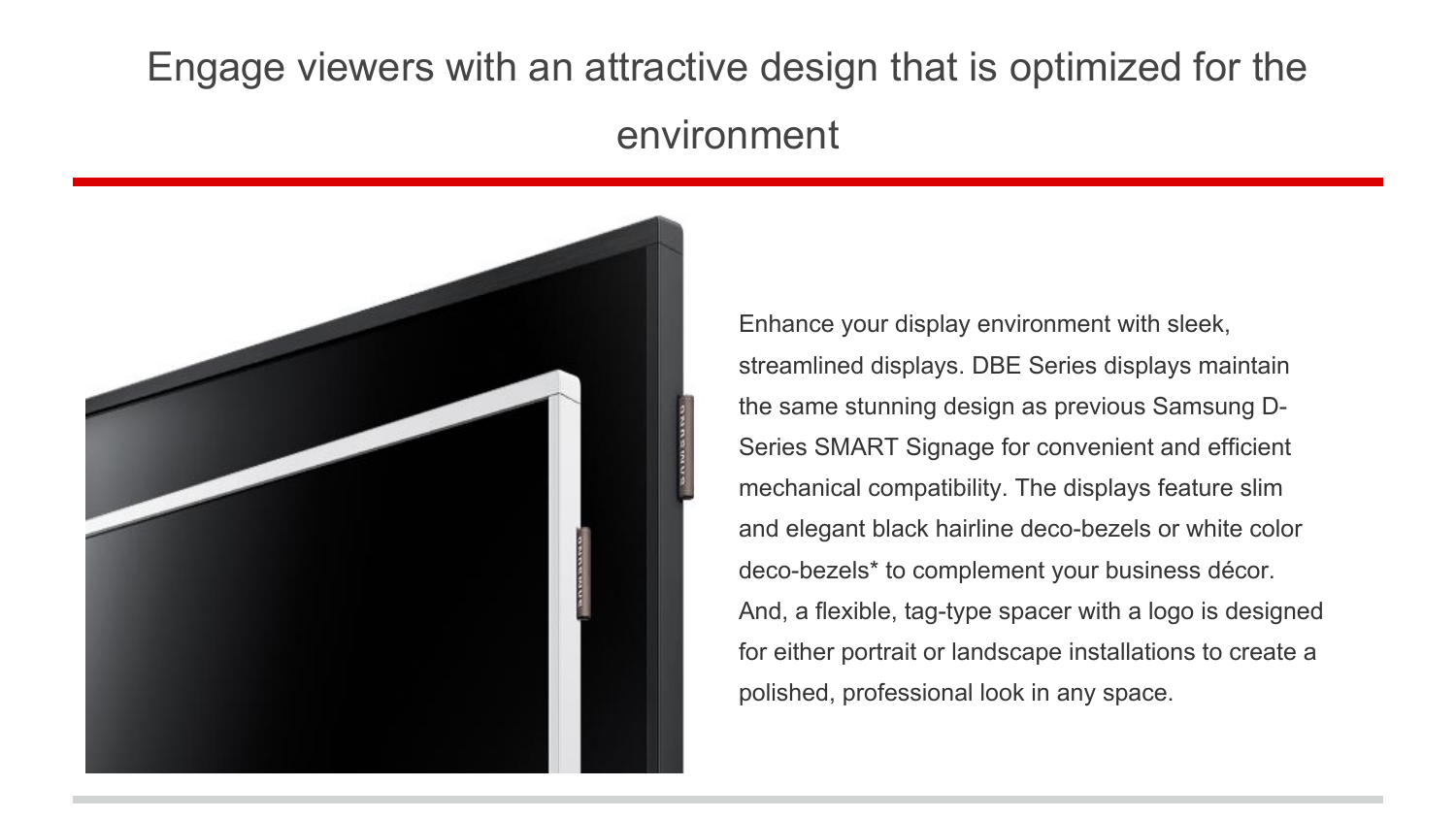## Conveniently and simply manage a rich array of content with an

#### advanced content management platform

Deliver myriad rich content with DBE Series built-in media player and simplified management through 3rd Generation Samsung SMART Signage Platform (SSSP). An internal memory upgrade from 4 GB to 8 GB enhances the displays' usability. The embedded, all-in-one 3rd Generation SSSP eliminates the need for a separate PC or media player to streamline digital signage operation and improve total cost of ownership (TCO).

New MagicInfo S3, a content management solution embedded in 3rd Generation SSSP enables you to create, deploy and manage content more easily than the previous version with an enhanced UI and UX. MagicInfo S3 leverages 3rd Generation SSSP, an open platform that provides compatibility with myriad third-party software for flexibility and ease of use with other applications.

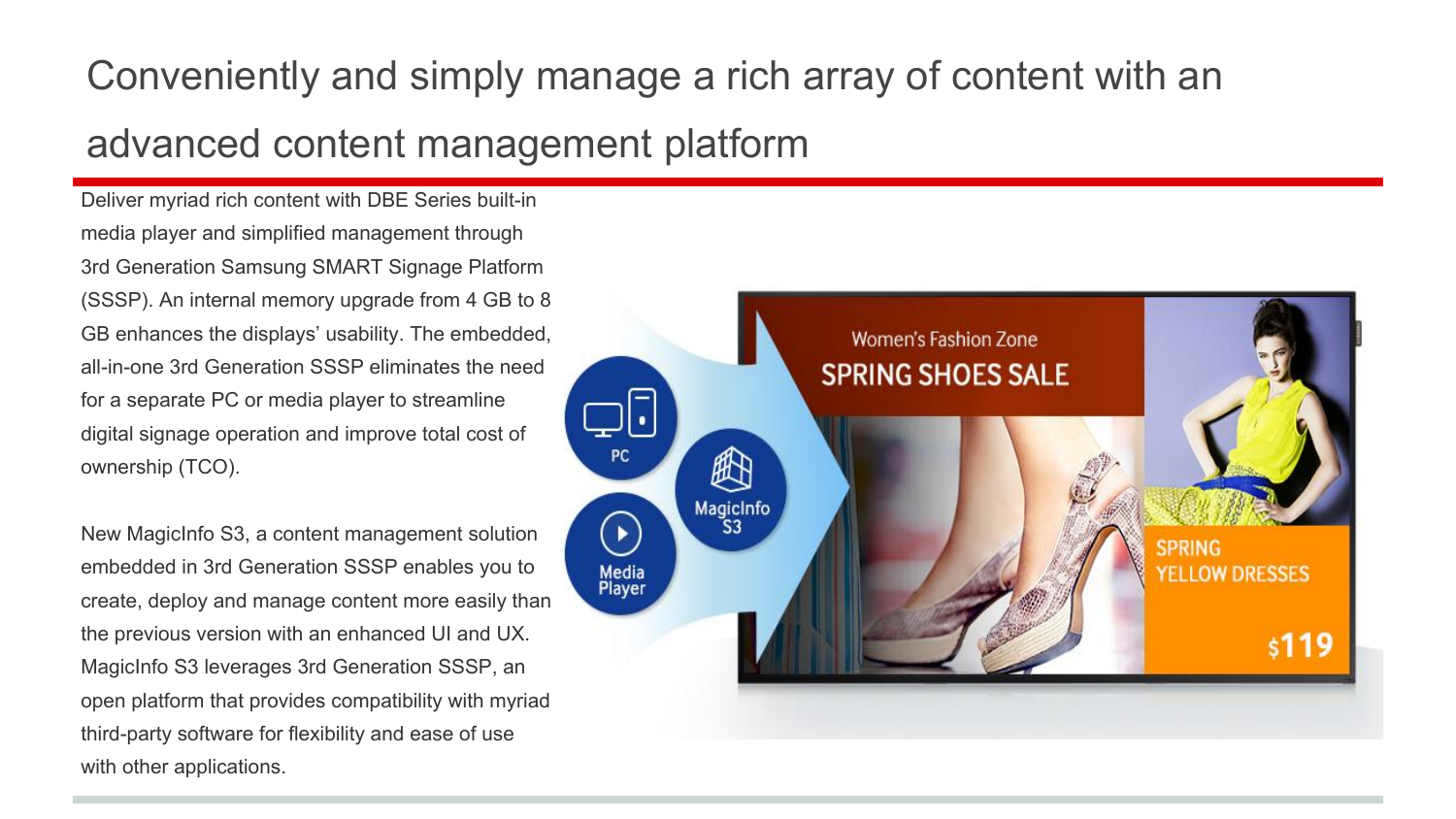#### Easily manage digital signage with a simplified Home UI



Heighten efficiency and productivity with a newly designed Home Menu UI that displays frequently used functions in a new, large-button matrix design. Simplify usage with a selection of customizable menu configurations that allow ready access to repeatedly used menus. Generate content more easily and conveniently than ever with the Home Menu's newly designed templates for various vertical markets including grocery stores, QSRs, terminals and lobbies. Leverage these sharp, professional template layouts to produce and design content in either portrait or landscape orientation. And, turn the Home Menu into a touch-activated user experience by adding an optional Touch Overlay.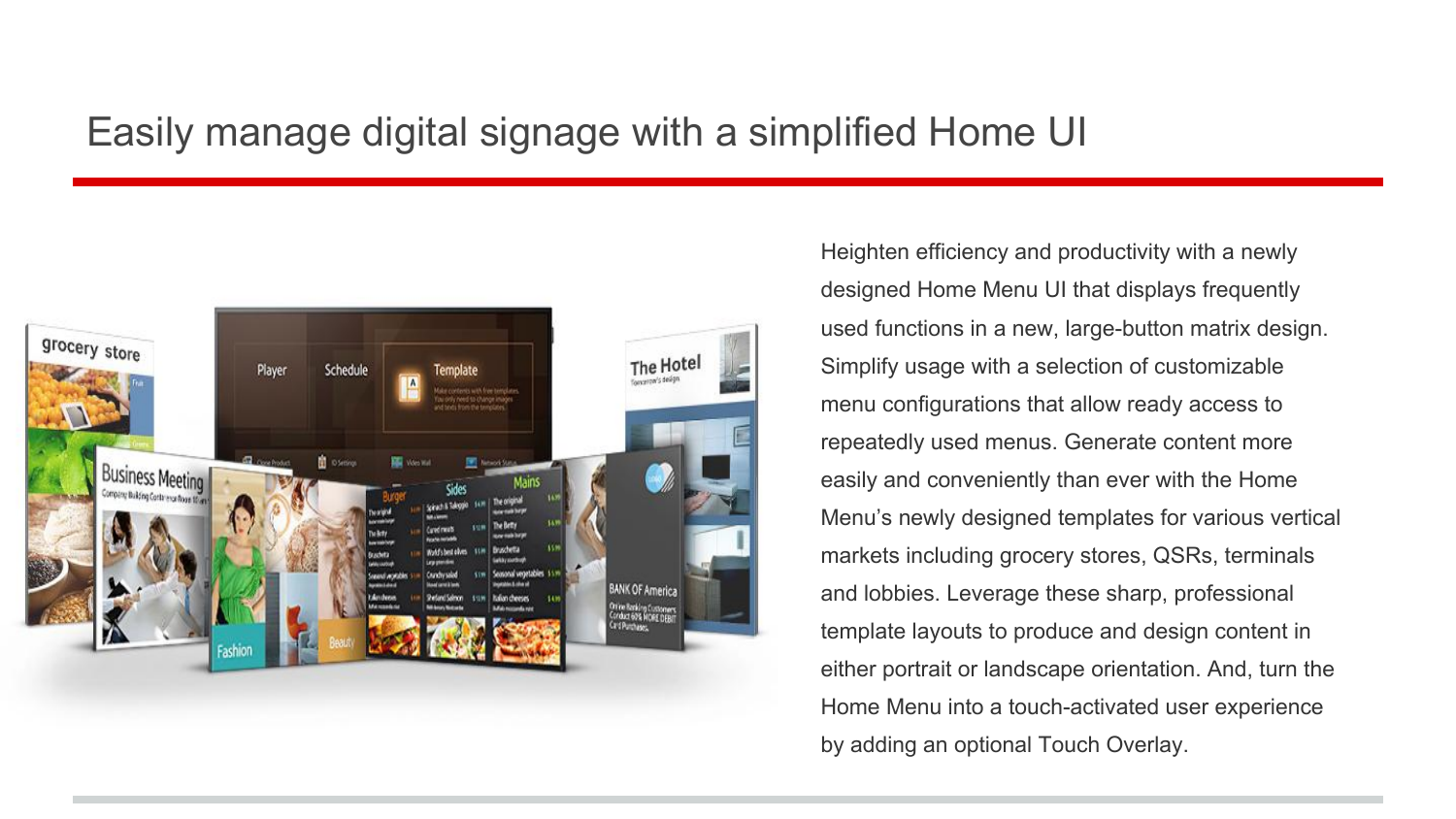Transform your business messaging with a brilliant,yet simple content creator featuring free fonts, convenient stickers,dynamic effects and a weather widget

Boost revenues with professionally polished display content generated with a content management solution, MagicInfo S3, embedded within the new 3rd generation SSSP. Along with widgets and stickers, the solution provides 6 different types of free fonts in 23 styles. New MagicInfo S3 eliminates single-font formatting limitations with the upgraded ability to select from various free fonts or add your own. Use handy stamps and either preset or self-created, texteditable stickers to update your promotional information and price tags for convenient and straightforward content changes. Create eyecatching transitions with Dynamic Effect, a feature that enables slideshow-type effects, such as fade, fly-on and zoom. Plus, you can leverage a dragand-drop widget solution to simply add widgets such as AccuWeather that displays daily and weekly weather for the ultimate in professional content presentation.

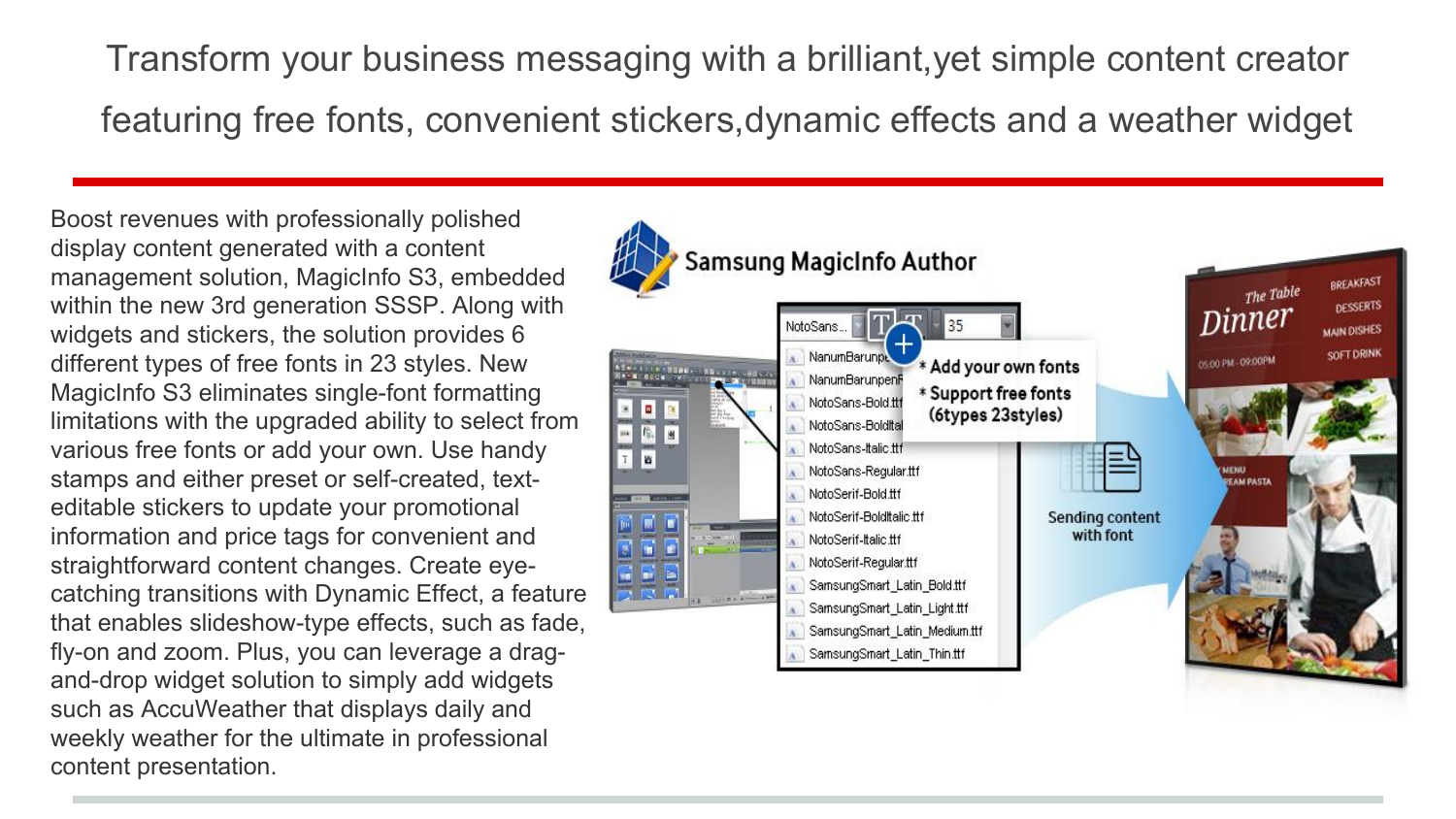#### Manage digital signage wirelessly, virtually anywhere, anytime on a mobile device



Simplify content control and enhance efficiency by using the MagicInfo S3 mobile application on your mobile device to create, edit and deploy content. Wirelessly connect to easily create content using templates, upload and play material from a mobile device, quickly edit content, and readily use playlist navigation to select and start content playing. Further extend connectivity using embedded Wi-Fi, which provides control and sharing with note PCs, tablets and smartphones.

\* Content creation is applicable on tablet devices only.